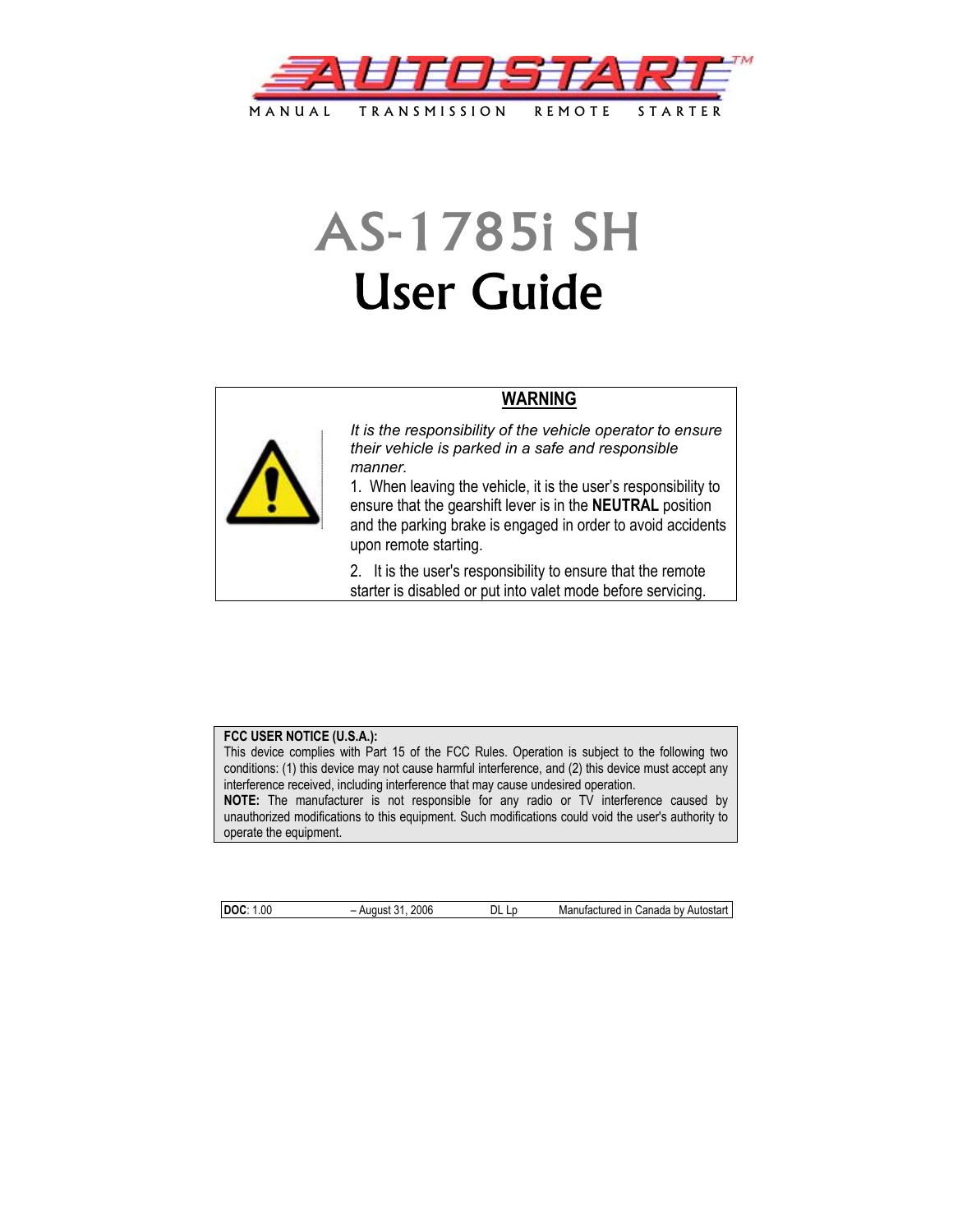# Table of Contents

| Using the Remote Control                 | 3 |
|------------------------------------------|---|
|                                          |   |
|                                          | 3 |
| Windshield Wipers & Radio & Headlights 3 |   |
|                                          |   |
| Remote-Starting Your Vehicle 3           |   |
| Setting Your Vehicle Into Ready Mode  3  |   |
|                                          |   |
|                                          |   |
|                                          |   |
| Remote Starter Features 4                |   |
|                                          |   |
|                                          | 5 |
|                                          |   |
|                                          |   |
|                                          | 6 |
|                                          | 6 |
| Extended Run Time                        |   |

| Advanced Features: Installation-<br>programmable Options  6 |   |
|-------------------------------------------------------------|---|
|                                                             |   |
|                                                             |   |
|                                                             |   |
|                                                             |   |
|                                                             |   |
|                                                             |   |
| The Starter Kill and the Anti-grind Feature  7              |   |
|                                                             |   |
| Installer-programmable Valet Modes 7                        |   |
| Valet Mode Using the Valet Switch  7                        |   |
| "Home Valet <sup>™</sup> " Mode  8                          |   |
|                                                             |   |
|                                                             |   |
|                                                             |   |
|                                                             |   |
|                                                             |   |
| <b>Troubleshooting Poor Transmitting</b>                    |   |
|                                                             | 9 |
| <b>LIMITED LIFETIME WARRANTY 10</b>                         |   |

#### Introduction

This is a state-of-the-art remote car starter system. The system is packed with advanced features such as priority access to the driver's door (commodity features) and the Safe Start children safety feature.

The Remote Starter is available with a super-heterodyne transmitter for a superior operating range. With many advanced functions, this product will satisfy any one your expectations from high-end commodity and security systems, without neglecting any standard feature commonly offered by entry-level starters.

#### Using the Remote Control

Your Remote Car Starter is equipped with a 5-button multi-channel remote control. It can operate two independent vehicles equipped with a Remote Car Starter (see **Multi-Car Operation** section, later in this Guide, for second-car transmitter functions).

#### **The functions of the transmitter are as follows:**



Pressing the **LOCK** and **UNLOCK** buttons simultaneously will activate the **AUX 2** output.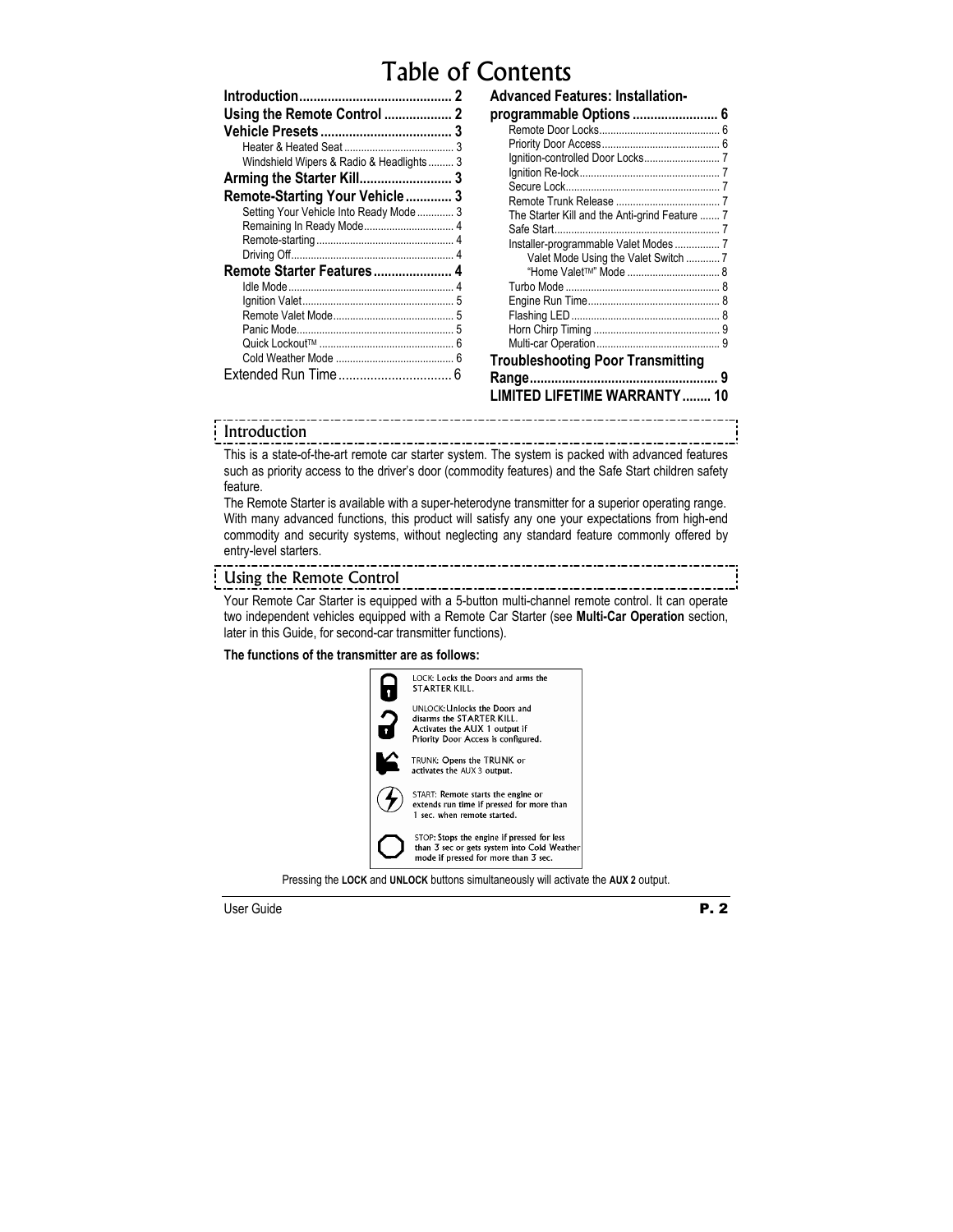# Vehicle Presets

# **Heater & Heated Seat**

When leaving the vehicle it is recommended to preset the accessory controls in preparation for the next remote start. Settings for the blower motor (fan), front and rear, as well as heated seats (if equipped) should not be left on **HIGH**. It is recommended to leave the settings on **LOW** or **MEDIUM** instead.

#### **Windshield Wipers & Radio & Headlights**

Certain vehicles require the radio and / or windshield wiper and / or headlight circuits to become energized while running under remote start. When leaving the vehicle you must ensure that the windshield wiper and headlight switches are **OFF**. Leaving the headlight switch **ON** on certain types of vehicles could cause them to remain **ON** even after remote starter shut down, resulting in a dead battery.

#### Arming the Starter Kill

The Starter Kill (if installed) can be configured by the installer so as to arm automatically (Passive Mode) or not to arm automatically (Active Mode). See section **Passive or active arming**, later in this guide, for more details on Passive Mode and Active Mode.

• To **disarm** the Starter Kill, press the **UNLOCK** button on the transmitter. The parking lights will flash twice.

If remote door locks are installed, this will also unlock the doors.

- To **arm** the Starter Kill, press the **LOCK** button on the transmitter. The parking lights will flash once.
- If remote door locks are installed, this will also lock the doors. • In **Passive Mode**, the Starter Kill will automatically arm if the ignition key is not inserted
- Into the ignition switch within 1 or 3 minutes after unlocking (the key sense feature must be installed).

#### Remote-Starting Your Vehicle

#### **Setting Your Vehicle Into Ready Mode**

This product is designed for vehicles with a **manual** transmission only. In order to start the vehicle by remote, the unit must first be set to Ready Mode. If the unit is not set to Ready Mode, it cannot remote-start the vehicle.

Once the system is set to Ready Mode, the vehicle can be remote-started and stopped at wish. The system will exit Ready Mode if a door or the hood is opened, if the brake pedal is pressed, if the parking brake is disengaged or if the ignition key is turned to the **IGNITION ON (RUN)** position.

#### **To set the system to Ready Mode:**

- 1. Ensure that all the doors are closed and that the shifter is in the neutral position.
- 2. With the engine already running, apply the parking brake and release the brake pedal. **Make sure to release the brake pedal.**
- 3. Within 20 sec. press **LOCK**, **UNLOCK** or **START** on the transmitter. **The parking lights will flash 3 times quickly and remain lit.**
- 4. Remove the key: the engine will go on running.
- 5. Exit the vehicle and close the door.
- 6. Press and hold either:
	- a. **LOCK** to lock the doors and shut down the engine;
	- b. **UNLOCK** to unlock the doors and shut down the engine;
	- c. **STOP** to shut down the engine without affecting the doors.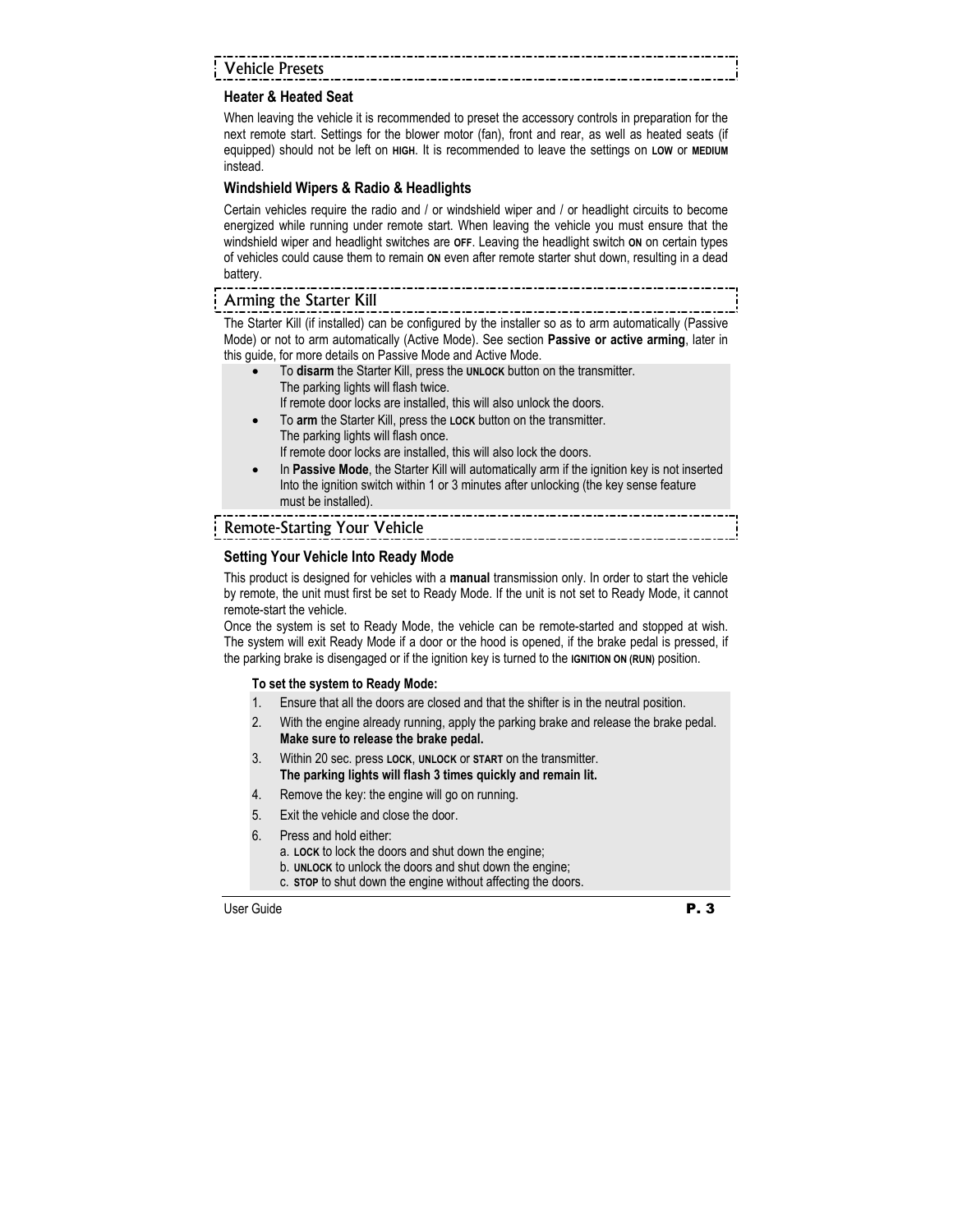### **Remaining In Ready Mode**

Once the vehicle is in Ready Mode you can start and stop the vehicle at wish. However, should any of the following occur, the vehicle will exit Ready Mode – thus eliminating the remote start option until Ready Mode is restored:

- Door opened;
- Hood opened;
- Brake pedal pressed;
- Parking brake disengaged;
- Ignition key turned to the **IGNITION ON (RUN)** position.

Should any of the above occur, Ready Mode will be cancelled.

**Note:** The unit will notify the user that it has exited Ready Mode by giving 3 slow flashes (parking lights).

#### **Remote-starting**

Press the **START** button for approx. 1 second. The parking lights will come **ON** to inform you that the Remote Car Starter has received your signal. Approximately 5 seconds later, the engine will start. The parking lights will remain **ON** during the pre-programmed run time of the engine.

If the vehicle does not start at the first attempt, the system will shut down.

#### **Driving Off**

With the vehicle running under remote control, press the **UNLOCK** button to disarm and unlock the doors. Enter the vehicle and do the following:

• Turn the ignition key to the **IGNITION ON (RUN)** position. (**Do not turn the key** to the **CRANK** position while the engine is running. This would cause the starter motor to re-engage.)

Press the brake pedal to disengage the remote starter unit.

You are now ready to drive off.

# Remote Starter Features

#### **Idle Mode**

**Convenience feature:** Idle Mode allows you to keep the engine running and the doors locked while you stop, for example, at a convenience store or for a short delivery.

This feature allows you to let the remote starter take over control of the vehicle (i.e. no Key in the Ignition Switch) while the engine is running. For example, if you stop for a delivery or at a convenience store, lock your vehicle and leave it running for the length of a run cycle while you are away. Idle Mode can be activated through the same routine as that used for Ready Mode; at the last step, the **TRUNK** button is pressed instead of the other buttons:

- 1. Ensure that all the Doors are closed and that the Shifter is in the Neutral position.
- 2. With the Engine already running, apply the Parking Brake and release the Brake Pedal. **Make sure to release the brake pedal.**
- 3. Within 20 sec. push **LOCK**, **UNLOCK** or **START** on the Transmitter. **The parking lights will flash 3 times quickly and remain lit.**
- 4. Remove the key: the Engine will go on running.
- 5. Exit the vehicle and close the Door.
- 6. Press the **TRUNK** button until the system is armed (the doors will be locked if remote door lock is installed).

If the pre-programmed run-time expires or if the user shuts down the engine by remote control, the vehicle will get in Ready Mode.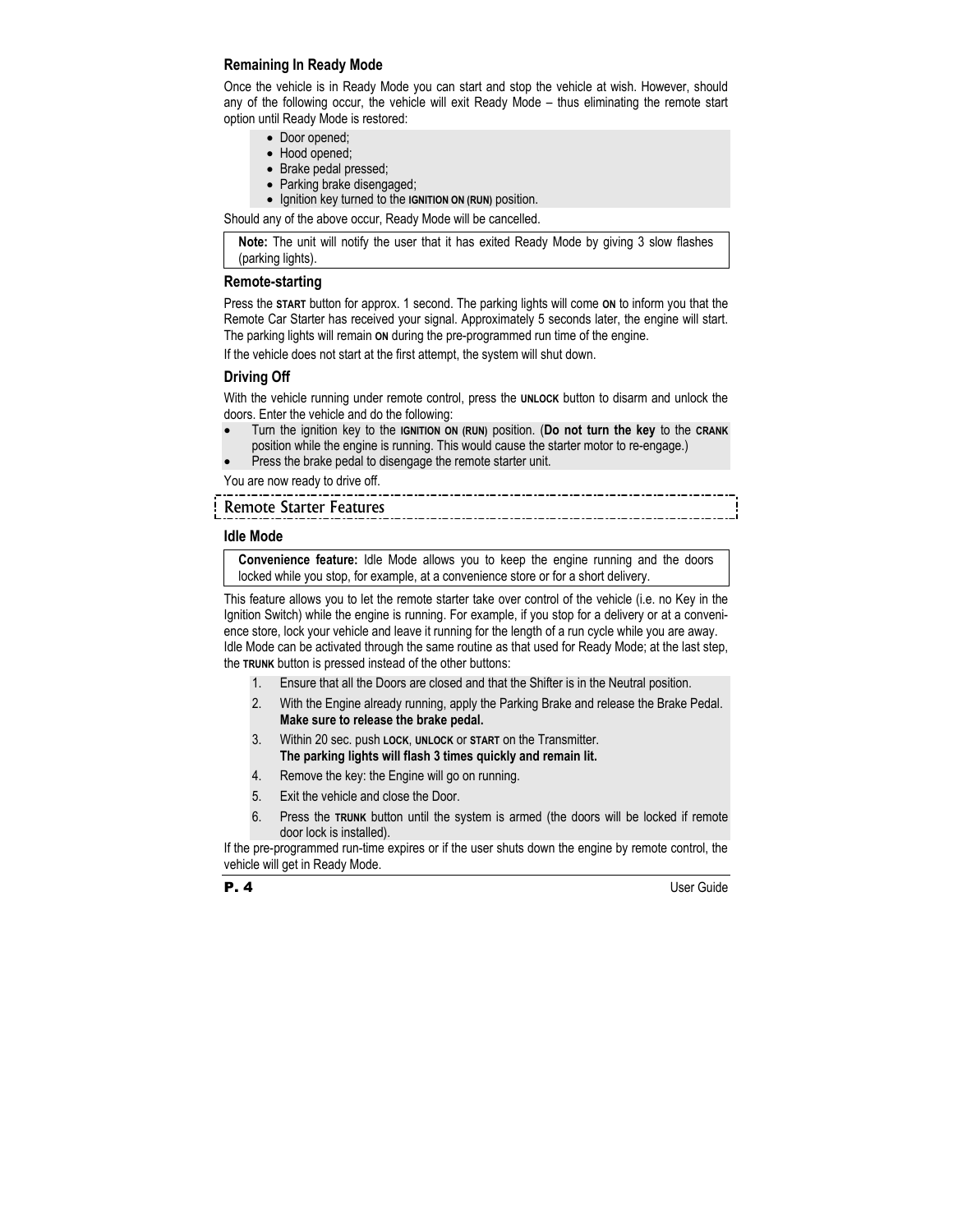#### **Caution!!!** Do not leave children or pets unattended in a vehicle standing in Idle Mode.

#### **Ignition Valet**

This feature will allow you to remotely put your system into Valet Mode by using the ignition key instead of the Valet button as above. Ignition Valet can be used without a Valet button installed.

#### **To put the system i n t o Valet Mode:**

- Insert the ignition key into the ignition switch. Within 10 sec., turn the key 5 times successively into the **IGNITION ON / RUN** and **OFF** positions.
- The parking lights will flash three times to indicate that the vehicle is now in Valet Mode. The L.E.D. will come **ON** solid.

#### **To take the system o u t o f Valet Mode:**

- Insert the ignition key into the ignition switch. Within 10 sec., turn the key 5 times successively into the **IGNITION ON / RUN** and **OFF** positions.
- The parking lights will flash twice to indicate that the vehicle is now in Valet Mode. The L.E.D. will go out.

**Note**: With the Remote Valet activated, the remote starter will be disabled.

#### **Remote Valet Mode**

This feature will allow you to remotely put your system into Valet Mode by using the transmitter instead of the Valet button as above.

#### **Getting into Valet Mode**

- Hold the **UNLOCK** and **START** buttons simultaneously for 3 second.
- **The Parking Lights will flash 3 times.**  The LED will remain on solid.

#### **Getting out of Valet Mode**

- Hold the **UNLOCK** and **START** buttons simultaneously for 3 second.
- **The Parking Lights will flash 2 times.** 
	- The LED will turn off.

#### **Panic Mode**

**Note:** Panic Mode can only be activated if the horn has been adequately configured by your installer.

In an emergency situation, you can activate Panic Mode using the **LOCK** or **UNLOCK** button. This will:

- shut down the engine,
- unlock the doors (with the **UNLOCK** button)
- disarm the Starter Kill and
- 
- activate the horn for 25 sec.
- or lock the doors (with the **LOCK** button),

**Note:** See the description of the **Starter Kill** option later in this Guide.

#### **To activate Panic Mode:**

- Press and hold the **UNLOCK** button for approximately 3 sec. until the sound signal starts and the parking lights flash: this will unlock the doors before the sound signal starts.
- **Or** press and hold the **LOCK** button for approximately 3 seconds until the sound signal starts and the parking lights flash: this will lock the doors before the sound signal starts.

Panic Mode will automatically shut down after 25 sec.

**Note:** To stop Panic Mode before the end of its delay, press the **LOCK** or **UNLOCK** button until the sound signal stops.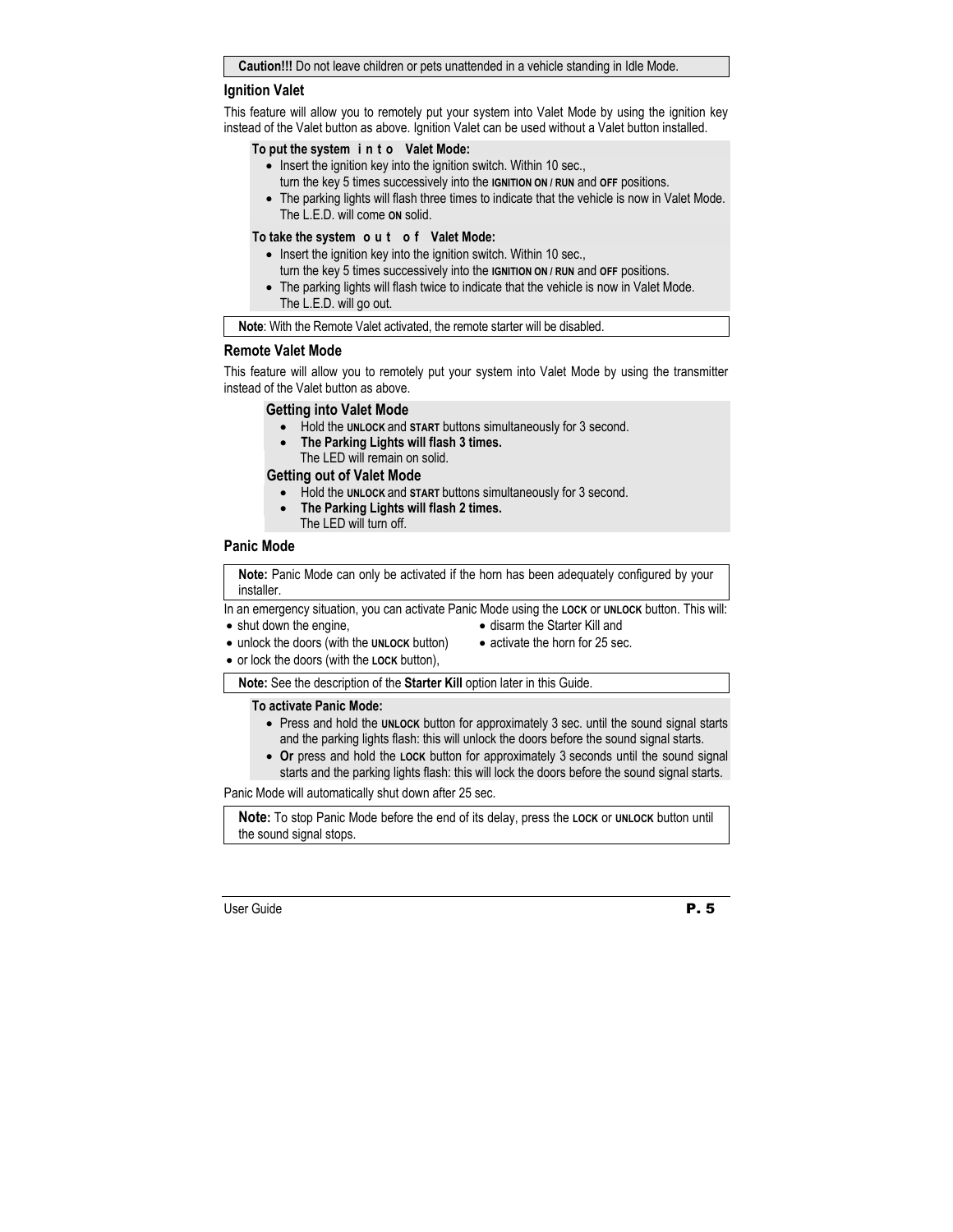#### **Quick LockoutTM**

(Also called **Secure Panic**.) For fast protection in emergency situations, the system will **LOCK** all doors when you **press the brake pedal while you hear the sound signal**. (**Quick Lockout** is only available when **Panic Mode** has been set off.)

#### **Cold Weather Mode**

When Cold Weather Mode is active, the engine starts every 2 hours and runs for 3 minutes (or for 8 or 20 minutes with diesel engines). **The System must be in Ready Mode in order to enter Cold Weather Mode.** Cold Weather Mode automatically ends after 24 hours.

#### **To enter Cold Weather Mode:**

• Press and hold the **STOP** button for 3 seconds ... until the parking lights flash three times.

#### **To exit Cold Weather Mode, do any one of the following actions:**

- Open the hood.
- Start the engine by remote.
- Turn the ignition key to the **IGNITION ON (RUN)** position.
- Press the brake pedal.
- Press and hold the **STOP** button for 3 sec. **(the parking lights will flash once)**.

When the vehicle exits Cold Weather Mode, the Parking Lights will flash once.

#### **If Safe Start is enabled, you can activate Cold Weather Mode by**

- Pressing and releasing the **START** button, then
- Pressing and holding the **STOP** button until the Parking Lights flash 3 times

#### Extended Run Time

With the vehicle running under a remote start, pressing and holding the **START** button for more than

1 second will reset the run time counter to zero and restart the run time cycle from the beginning. To stop the vehicle, at any moment, simply press the **STOP** button. This procedure can only be carried out once per remote start.

**Example:** if your Module is programmed for a run time of 3 minutes and your vehicle has been running for 2 minutes already, pressing the **START** button will reset the counter to zero and the Engine will run for another cycle (in this case, 3 minutes).

#### Advanced Features: Installation-programmable Options

The Remote Car Starter was designed with flexibility and OEM integration in mind. With its programmable options, this unit can single-handedly control nearly any electrical system in your vehicle.

**Caution:** The programming of your system should be left to a professional. Changing any one of the settings may affect the operation of your Remote Car Starter.

#### **Remote Door Locks**

If your Remote Car Starter was installed with the Remote Door Locks option, you will have the convenience of remote keyless entry. See section **Arming the Starter Kill**, earlier in this Guide, for further instructions on remote door locking and unlocking.

#### **Priority Door Access**

If the Remote Door Locks option is installed on your vehicle, this safety feature allows you unlock solely the driver's door with a single press of the **UNLOCK** button on the transmitter; upon a second press of the **UNLOCK** button, all the other doors will unlock.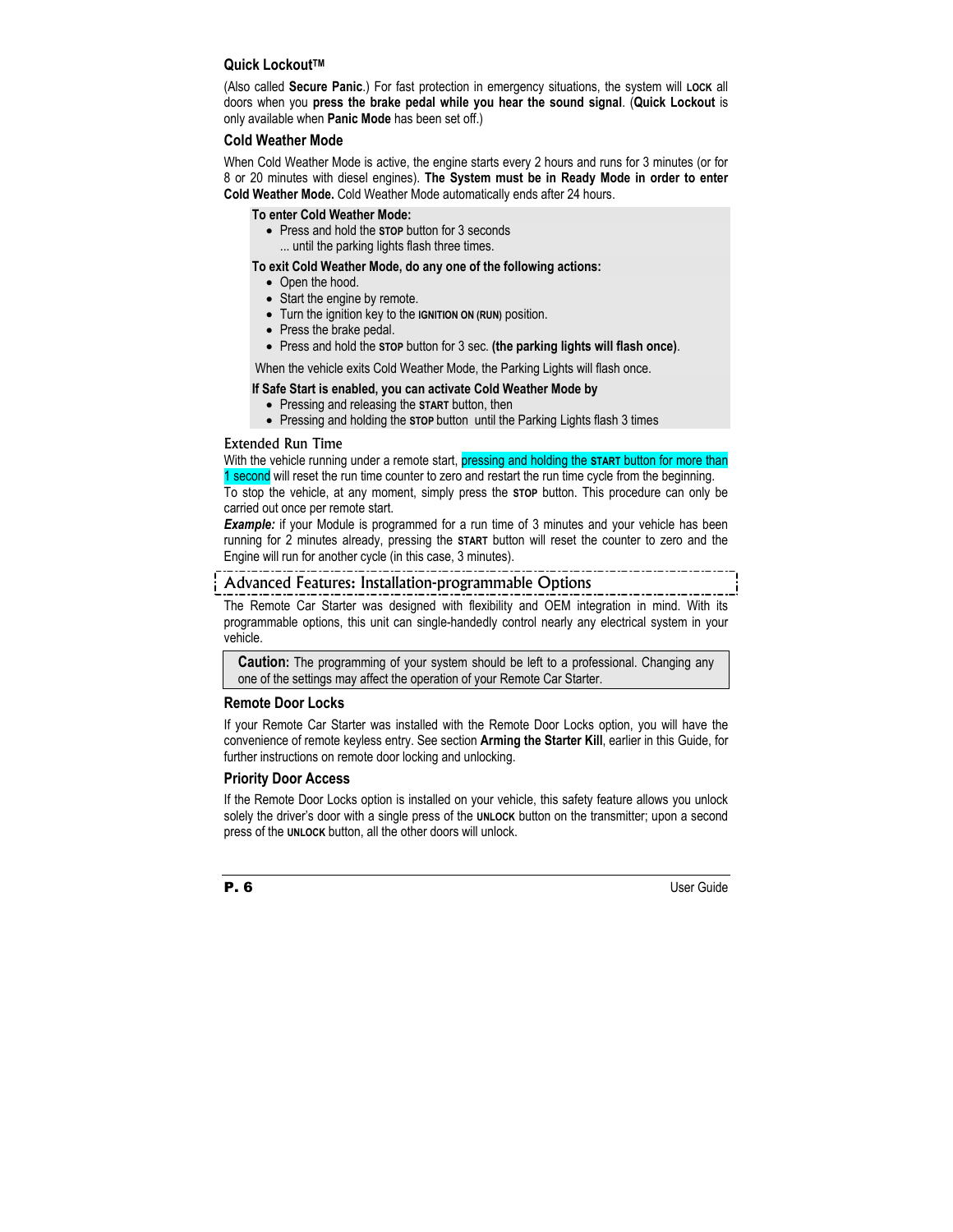### **Ignition-controlled Door Locks**

This is an added security feature. If your Remote Car Starter was installed with the Ignition-Controlled Door Locks option, the doors will automatically be locked as soon as the ignition key is turned to the **IGNITION ON (RUN)** position while the brakes are pressed. When the key is turned to the **OFF** position, the doors will automatically be unlocked.

#### **Ignition Re-lock**

On Remote Car Starters of this series, when Ignition-controlled Door Locks are enabled and the ignition key is in the **IGNITION ON (RUN)** position, should any door be unlocked and opened, all doors will be relocked next time the brake pedal is pressed.

#### **Secure Lock**

Before it can remote-start your vehicle, the Remote Car Starter must first disarm the factory security system. The Secure Lock feature may be required on certain vehicle models with factory security systems that automatically unlock the doors when the security system is disarmed.

To keep your vehicle protected when the factory security system is disarmed for a remote start, Secure Lock will relock your doors as soon as the vehicle has started. Once the engine run cycle ends, Secure Lock will rearm your factory security system.

#### **Remote Trunk Release**

If your system was installed with the Remote Trunk Release option, you can open your trunk by pressing the **TRUNK** button for 3 seconds on the remote transmitter.

#### **The Starter Kill and the Anti-grind Feature**

With this added security feature, the system will prevent your vehicle from starting with the ignition key when the Starter Kill is armed. If your Remote Car Starter was installed with the Starter Kill option, one will not be able to start your vehicle with the key unless the system has been unlocked and disarmed first, or put into Valet Mode.

**Note:** If the Starter Kill is installed, your vehicle will benefit from a protection against starter motor damage that could occur after remote-starting the engine should the user, by force of habit, turn the ignition key to the **CRANK** position.

#### **Safe Start**

If this feature is enabled, the user must press the **START** button 2 times within 3 seconds to remotestart the vehicle. This will eliminate accidental remote starts, e.g. when children are playing with the transmitter.

If **Swap Start Mode** is selected, to remote-start your vehicle press **LOCK** and **UNLOCK** simultaneously. The **AUX 2** output can be activated by pressing the **START** button.

#### **Installer-programmable Valet Modes**

#### **Valet Mode Using the Valet Switch**

When your vehicle is in Valet Mode, the remote starter functionalities are disabled. If the vehicle needs to be serviced, or if you park it indoors, the Valet Mode will prevent the engine from being remote-started accidentally.

- **To put the system i n t o Valet Mode:** 
	- Turn the ignition key to the **IGNITION ON (RUN)** position.
	- Within 3 sec., press the valet button

*The parking lights will flash 3 times* 

• Turn the ignition key to the OFF position

*The L.E.D. will come ON solid*.

#### **To take the system o u t o f Valet Mode:**

• Turn the ignition key to the **IGNITION ON (RUN)** position.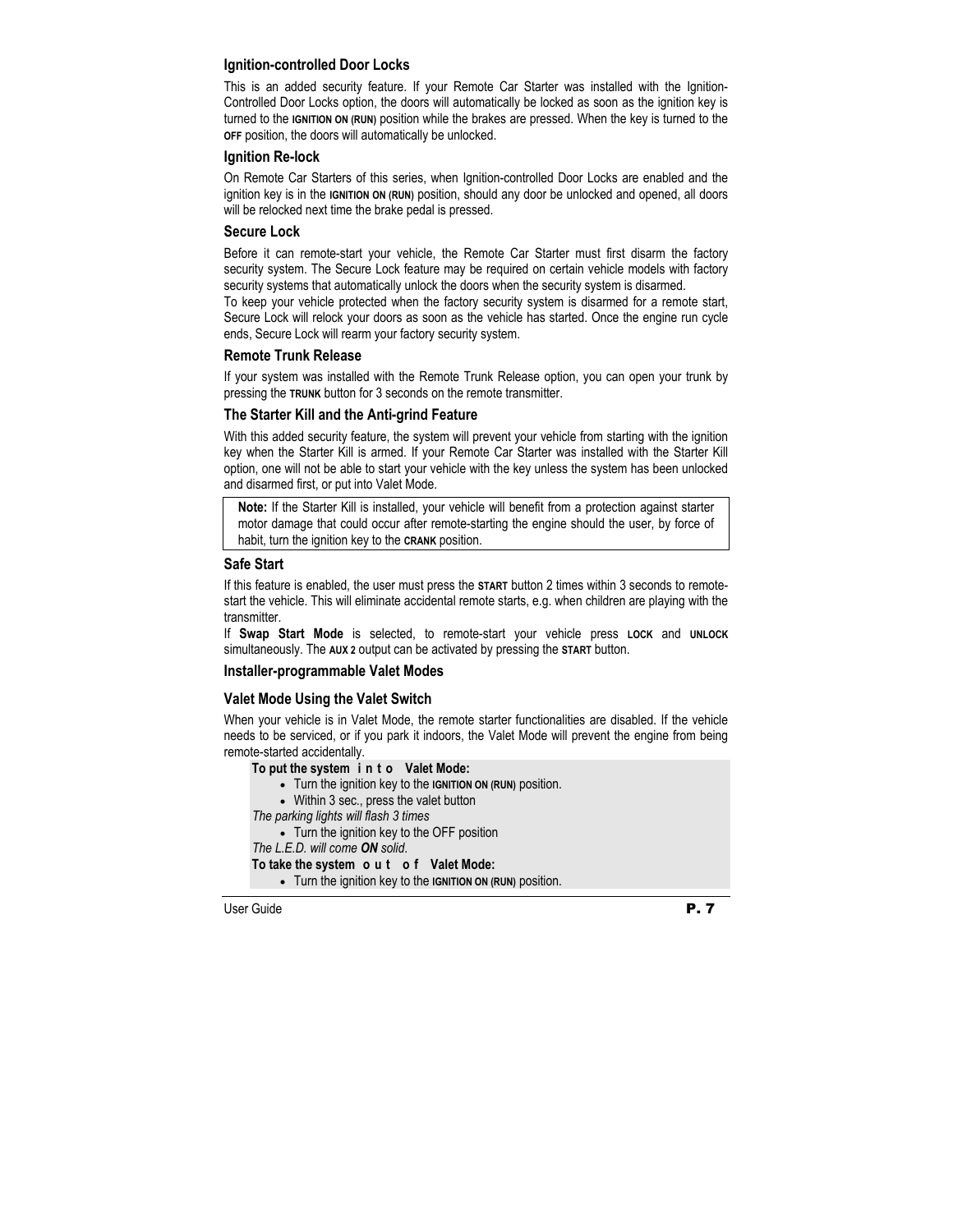• Within 3 sec., press and release the valet button *The parking lights will flash twice and the L.E.D. will come OUT.* 

**Note**: Once Valet Mode is activated, the remote starter will be disabled.

#### **"Home ValetTM" Mode**

If configured at installation, this feature will remotely set the vehicle to a no-remote-start mode: if the vehicle is parked indoors there is no danger of it starting accidentally by remote control.

**Note:** Once the Home Valet Mode is activated, the vehicle will not start by remote.

#### **To take the system i n t o Home Valet Mode:**

- Press the **LOCK** or **UNLOCK** button.
- Within 3 seconds, press the **STOP** button until the Parking Lights go **out**

#### **To take the system o u t o f Home Valet Mode:**

• Turn the ignition key to the **IGNITION ON (RUN)** position.

The system will warn you if someone attempts to start your vehicle while it stands in Home Valet Mode. The parking lights will:

- Go **ON** then **OFF**; then
- Flash **twice**, pause; then
- Flash **twice** again.

#### **Turbo Mode**

If Turbo Mode is configured at installation, it will allow a turbocharger to idle down after the user leaves the vehicle: the unit will take over the vehicle and keep it running for 60 seconds (or until it is shut down by remote control), then shut down the engine and set the Remote Car Starter to Ready Mode.

#### **To activate Turbo Mode, follow all steps of the Ready Mode routine :**

- 1. Ensure that all the doors are closed and that the shifter is in the neutral position.
- 2. With the engine already running, apply the parking brake and release the brake pedal. **Make sure to release the brake pedal.**
- 3. Within 20 sec. press **LOCK**, **UNLOCK** or **START** on the transmitter. **The parking lights will flash 3 times quickly and remain lit.**
- 4. Remove the key: the engine will go on running.
- 5. Exit the vehicle and close the door.
- 6. Press and hold either:
	- a. **LOCK** to lock the doors and shut down the engine after 60 sec.;
	- b. **UNLOCK** to unlock the doors and shut down the engine after 60 sec.;
	- c. **STOP** to shut down the engine immediately, without affecting the doors (this will by-pass Turbo Mode).

#### **Engine Run Time**

If you have a gas engine, your Remote Car Starter can be programmed to run the engine for 3, 15, or 25 minutes (15 minutes by default). If you have a diesel engine, the Remote Car Starter can be programmed to run the engine for 8, 20, or 30 minutes (20 minutes default).

#### **Flashing LED**

The user may decide to turn on or off LED flashing at any moment. To do so, simultaneously press the **TRUNK** and **LOCK** buttons on the transmitter: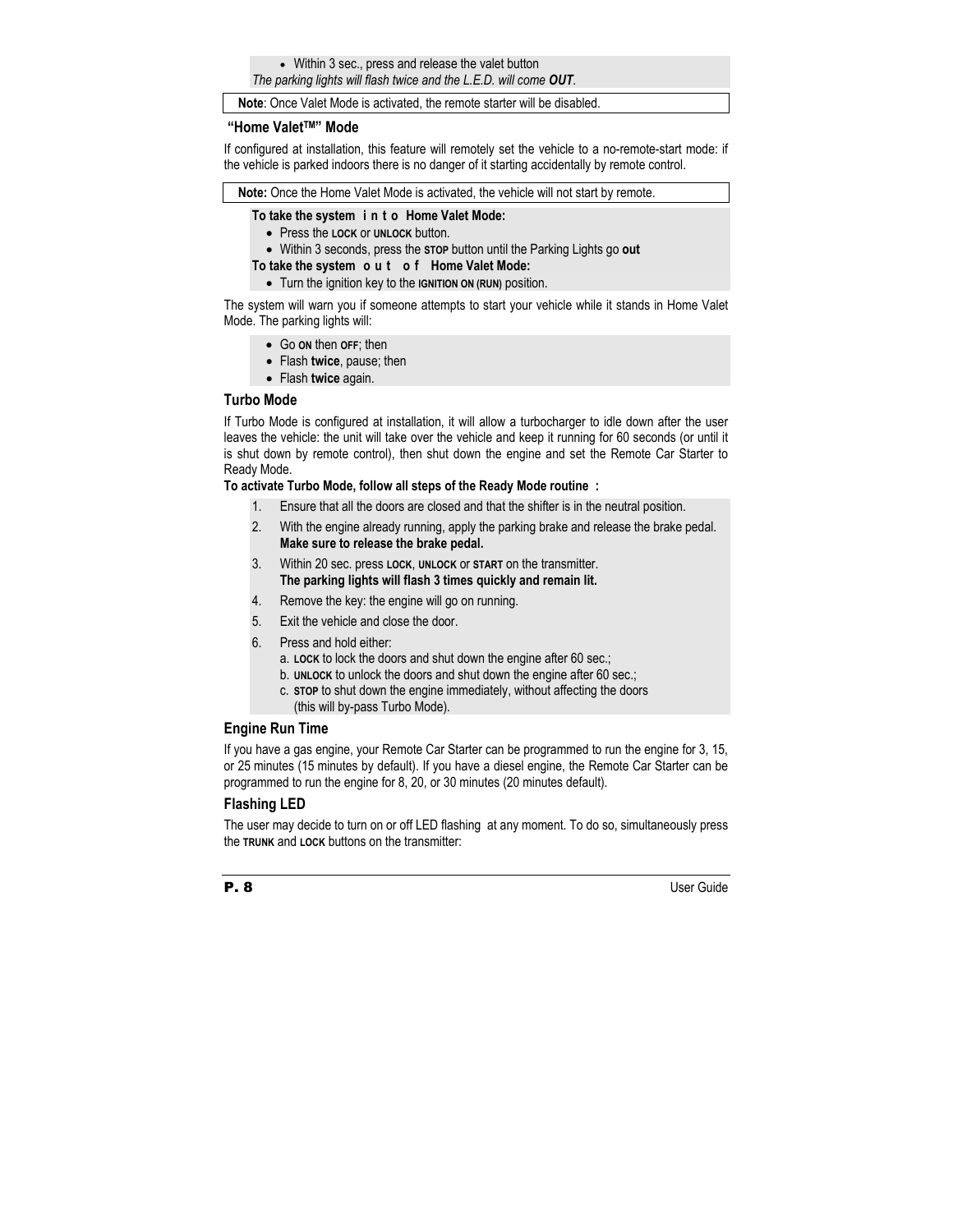- **Flashing LED ON:** the L.E.D. will flash at all times (either under active arming or under passive arming) to indicate that the Starter Kill is active.
	- **Active Arming:** the LED will flash normally.
	- **Passive Arming:** the LED will flash at a faster rate during the countdown preceding the activation of the Starter Kill. Once the Remote Car Starter is armed, the LED will flash at a slower rate.
	- **In Valet Mode:** the LED will remain lit without flashing.
- **Flashing LED OFF:** the LED will not flash even when the Remote Car Starter is armed (either under active or passive arming). Nevertheless, if the Remote Car Starter enters Valet Mode, the LED will still remain lit without flashing as long as the ignition is off.

### **Horn Chirp Timing**

The pulse duration can be configured by your installer (from 5 ms to 200 ms).

#### **Multi-car Operation**

This option allows the owner of two vehicles, both equipped with the same Remote Car Starter model, to control both systems with a single remote control. To control the second vehicle, simultaneously press the **TRUNK** button and the button of the function you wish to use.

**Note:** Your remote control must be configured for second car operation by the installer.

- Press **TRUNK** + **LOCK** button simultaneously: ....**LOCK**
- Press **TRUNK** + **UNLOCK**: .....................................**UNLOCK**
- Press **TRUNK** + **START**:........................................**START**
- Press **TRUNK** + **STOP**:..........................................**STOP**
- Press **TRUNK** + **STOP** for 3 sec:...........................**Cold Weather Mode**

# Troubleshooting Poor Transmitting Range

Many factors may affect the operating range of the transmitter. Some of these are:

- The condition of the battery in the transmitter.
- The operating environment (for example: downtown radio-frequency noise, airports, cellular phone towers…)
- Metal: any type of metal will affect operating range. This includes the metal in the car.
- The shape of the vehicle can affect range as well; vans in general have an especially poor range.
- The shape of the roof and A-pillars brings about considerable radio-frequency deflection (in this case the signal from the remote control). As a result, the direction in which the vehicle is facing in relation to the remote control can affect the range. Straight on – standing in front of the vehicle – generally gives you the greatest range; the second best performance is from the back. Using the remote control from either side of the vehicle will usually give the lowest range.
- The range will be significantly lower in a crowded parking lot than in open space.
- Always hold the transmitter high, approximately at shoulder height. Holding the transmitter against your chin will also increase your range: your head acts as an antenna.
- The operating range will be somewhat lower on vehicles equipped with an aftermarket or factory alarm.